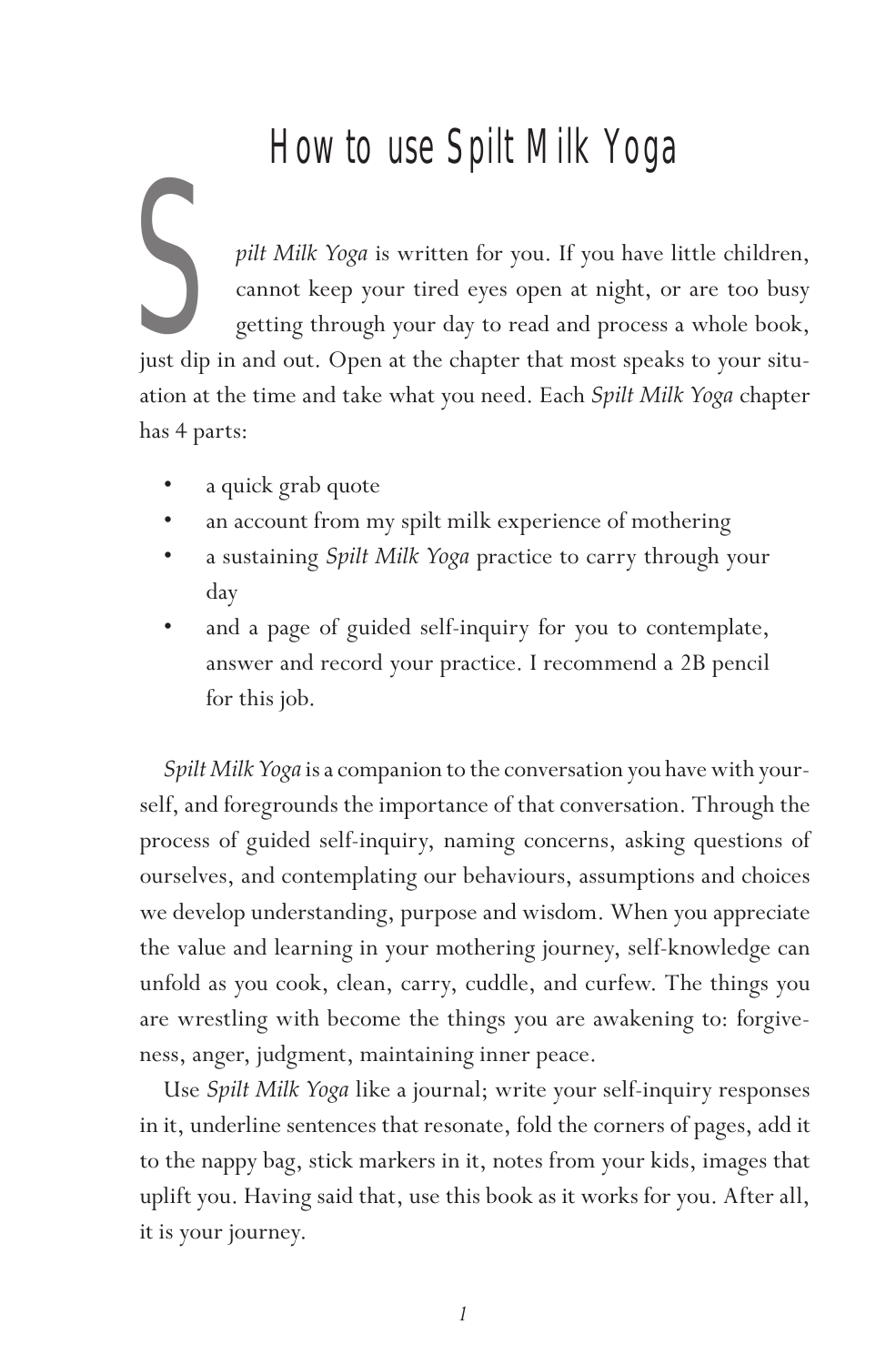## **Chapters**

To help you navigate *Spilt Milk Yoga*, I've used the 5 core niyama, the core actions of yoga to organize the chapters. Translated as Self-Inquiry, Contentment, Intention, Acknowledgement of the spiritual nature of being, and Purity of being, the niyama are interrelated and so are the chapters. You'll find relevance and connections in whichever order you read them.

#### S WAD H YAYA: SELF-IN QUIRY

Cultivating self-awareness, coming to know yourself honestly, inquiring as to why you do what you do and reflecting on what moves you forward or holds you back.

- 1. *What am I doing, and why?* / Self-inquiry
- 2. *Will motherhood ruin my life?* / Your inner approach
- 3. *The shock of birth* / Embracing the learning
- 4. *I'm a mother! What do I do now?* / Spontaneity
- 5. *How do I get there from here?* / Intention
- 6. *Motherhood and a spiritual life?* / Working with what you've got
- 7. *Don't interrupt me, I'm trying to be spiritual* / Contemplation, accessing the wisdom inside you
- 8. *Making mistakes* / Compassionate Learning
- 9. *Overload* / Assessing what matters

#### SANTOSHA: CONTENTMENT

Cultivating acceptance of what is, of yourself and of others, being at peace with who you are right now and finding contentment in any moment.

- 10. *Running getting nowhere fast* / Slowing down
- 11. *Mindless busyness* / Mindfulness
- 12. *Where is there space for ME in my life?* / Meditating while life continues
- 13. *Hateful housework* / Seeking joy and purpose in mundane tasks
- 14. *Smooth plans and bad behavior* / Adjusting expectations
- 15. *When will it end?* / Having the time of your life while you're having it
- 16. *Invisible work* / Valuing your choice
- 17. *I used to be successful. Work and worth.* / Recognizing success
- 18. *How do I achieve anything?* / Achievement satisfaction
- 19. *Relentless wonderfulness* / Patience with the journey

#### Tapas: Intention

Cultivating your capacity to direct your energy and persevere with clear purpose even when things get hot.

- 20. *Bad mothering moments* / The worthy journey
- 21. *Being more than myself* / Love and accept your humanity
- 22. *Blame* / Taking responsibility
- 23. *Anxiety, Worry, Fear and Overwhelm* / Honor your self
- 24. *Resentment* / Holding on and letting go
- 25. *When it's someone else's fault* / Forgiveness of others
- 26. *Being your own worst enemy* / Being your own best friend
- 27. *Guilt, regret and hopelessness* / The next step
- 28. *Anger* / Listening to anger
- 29. *My anger habit* / Taking care of anger
- 30. *Losing it in the fire of motherhood* / Finding it again using the signs
- 31. *Whose anger is this?* / Steadfastness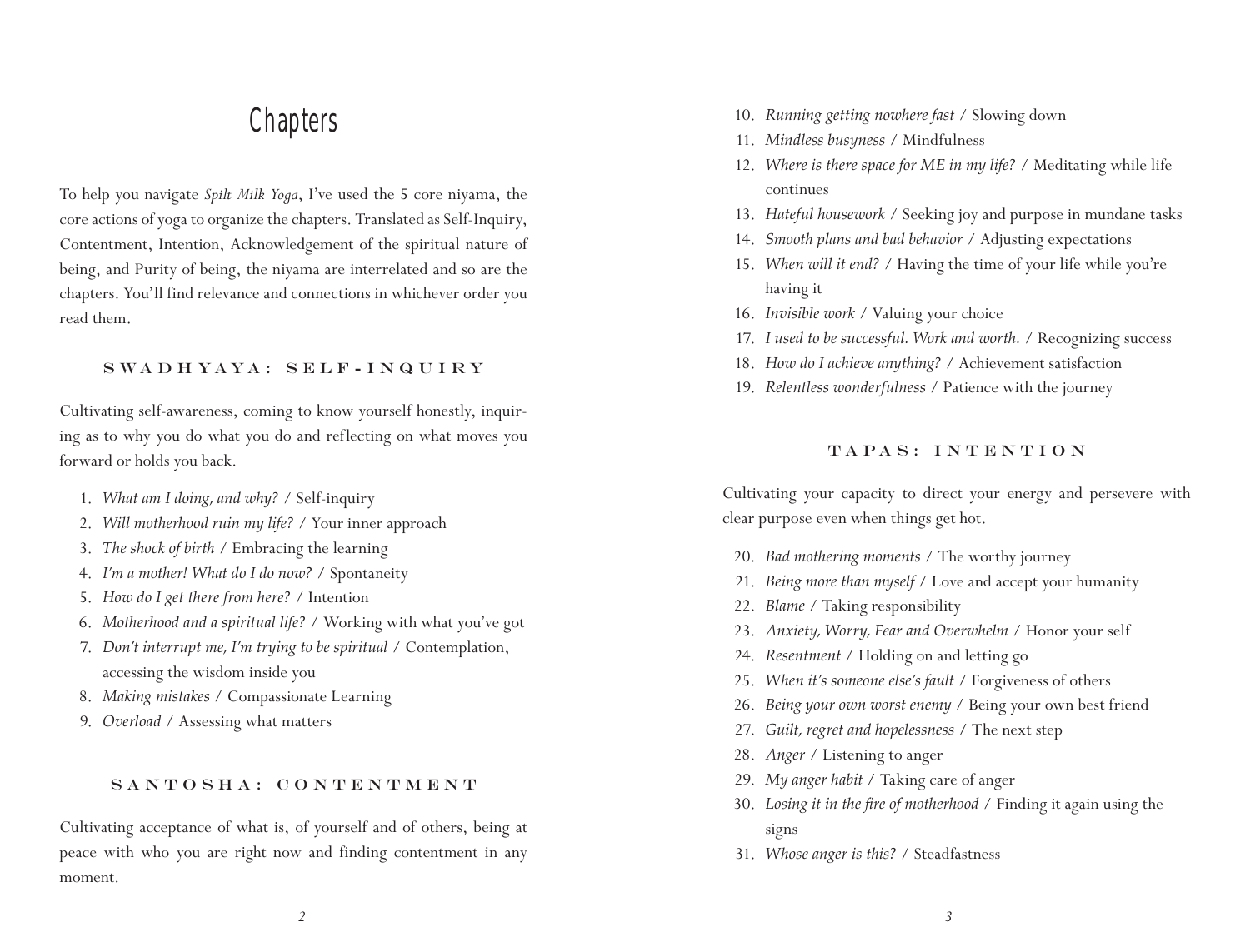### Shaucha: Purity of being

Cultivating purity in mind, speech and body. Decluttering your life and focusing on the good things that uplift and nurture your journey.

- 32. *Bushwhacking and garbage meditation* / 1-minute meditation
- 33. *Tell-tale breathing signs* / Mindful breath
- 34. *Old labels and nasty thoughts* / Conscious language
- 35. *That's ruined my whole day!* / And now… refreshing the page
- 36. *Practicing habits is a hard habit to practice* / Choosing your habits
- 37. *I don't have enough time!* / Making friends with time
- 38. *Comparison* / Conscious criteria
- 39. *Judgment* / Discernment
- 40. *C+ Enlightenment* / Making progress, marking progress
- 41. *Self-centred, self-indulgent, selfish!* / Self-care
- 42. *Birth and sex. What happened to my body?* / Honor your body.

## I s h va r a p r a n i d h a n a : A C K N O W L E D G I N G T H E S P I R I T U A L nature of being

Being alive to the wonder of life, recognizing that in any small moment we are part of something larger. How we live is what makes our lives meaningful. We can cultivate attitudes and behaviors that celebrate and uphold our appreciation of being.

- 43. *Anywhere but here* / Being where you are right now
- 44. *Plod, plod, plod. Is an ordinary life enough?* / Getting extra in your ordinary
- 45. *Am I doing life right?* / Valuing your own journey
- 46. *If only I had more \_\_\_\_\_ I'd be happy* / Strengthening Joy
- 47. *Surviving or thriving?* / Gratitude
- 48. *I'll meditate, after I've done everything else* / Making time by taking time
- 49. *The complaints department* / Choosing happiness now
- 50. *Struggling with being where I am* / Ease with the moment to moment
- 51. *Going it alone with loneliness* / Reaching out to build connection
- 52. *What to do when things go well* / Growing goodness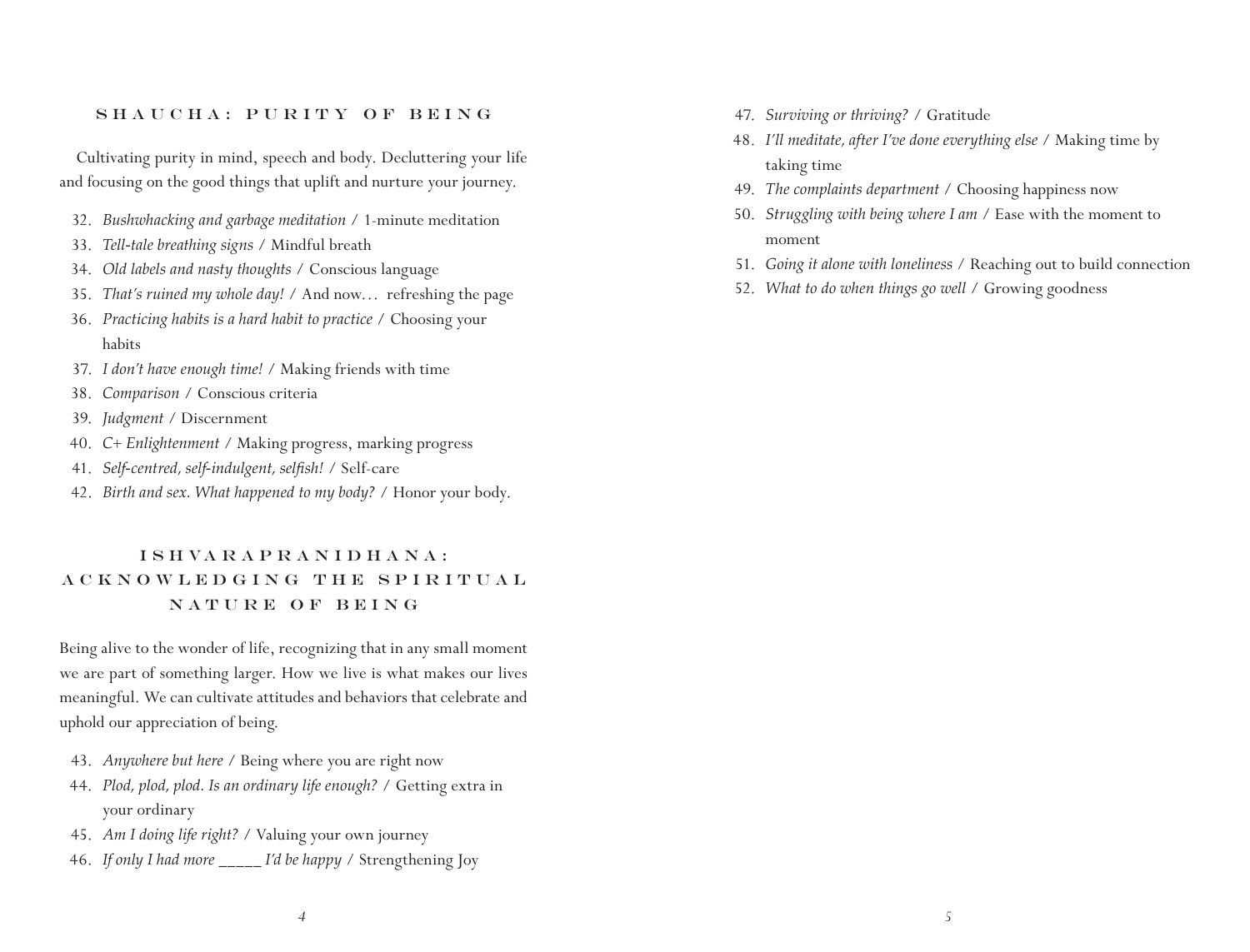## MINDFULNESS

*Mindfulness is noticing where you are, how you are, and simply that you are, in this moment.*

### Spilt Milk

## Mindless busyness

thought I knew what busy was. Now I have a child and I know busyness in a whole new dimension. Early motherhood is a blur of tiredness, newness, keeping up with day by day developments and changes in my child and her needs. It's so task-oriented.

Now looking back, even significant events I thought would be indelibly imprinted on my memory are hard to recall beneath the subsequent layers that followed.

Toddlerhood is another frantic level of adventure. My focus is so outward, keeping up with managing the logistics of the day. Keeping up with, and just ahead of, my adventure mouse, keeping her safe, yet allowing her to stretch her capability as she wobbles along the concrete seawall at our local beach. I'm anticipating the next job, rushing, rushing, chasing the unending list just to make it through the day. It's all at such a pace that in my exhaustion and lack of breathing space I feel like a sleepwalker, zoned out on tiredness, moving through my day on autopilot.

At times, the moments stretch on, the battles go around and around and I feel as if we'll be in potty-training mishap land, in hair-washing refusal land, in sticker charts and stuffed toy land forever. In the foreverness of it I take it for granted, even complain that the day is too this or too that. I get through a whole day, feeling like I'm just coping, and then slump onto the couch with a sigh and say "Phewf! Thank goodness the kids are in bed. Perhaps now I can have a moment to myself." Am I missing something as it all rushes slowly by?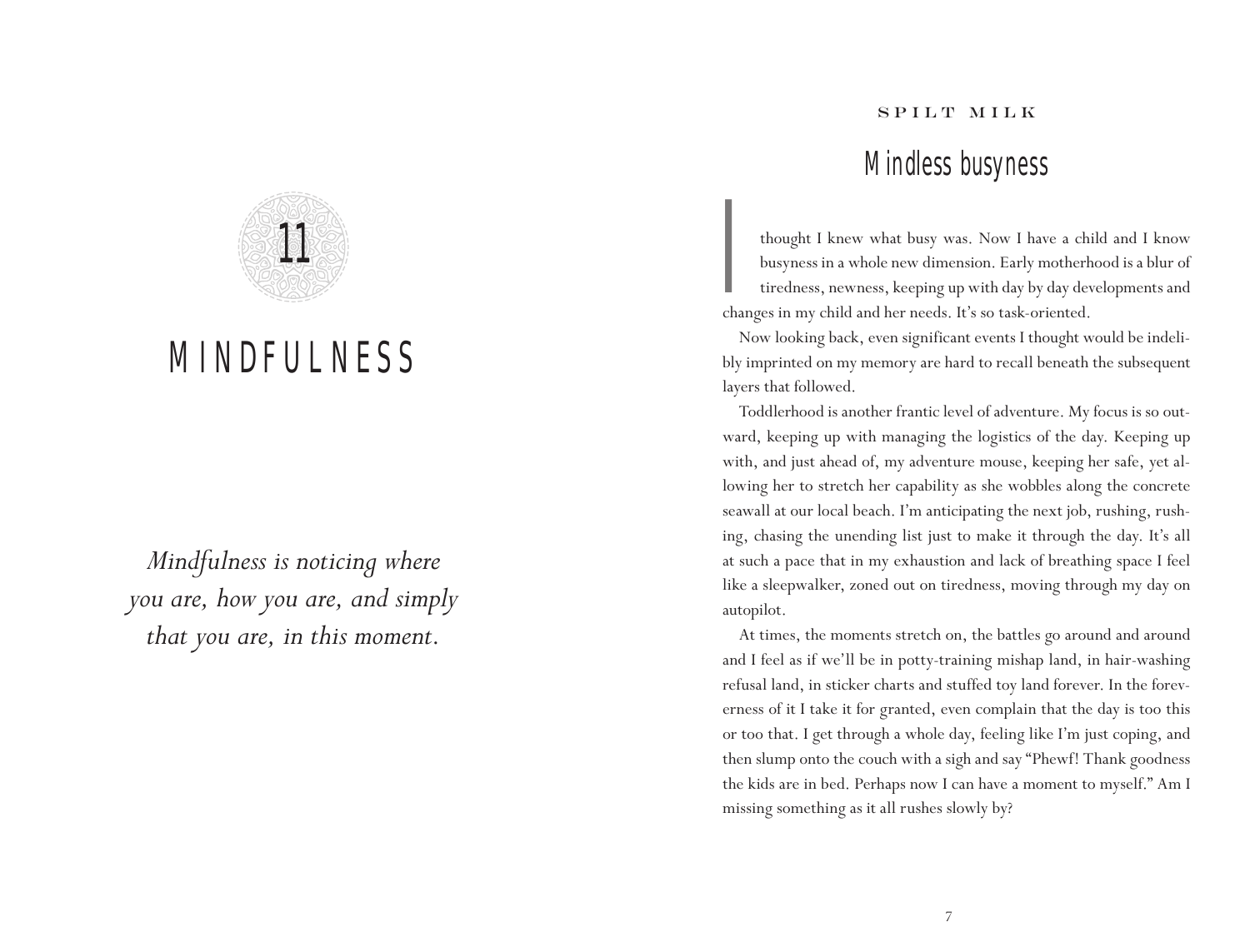## **Mindfulness**

It can be a challenge to find peace in the busyness<br>Whatever you are doing, it is beneficial to practivith your<br>self and developing awareness of your day.<br>the thoughts and multiple responsibilities of your day. t can be a challenge to find peace in the busyness of Motherhood. Whatever you are doing, it is beneficial to practice connecting in with yourself and developing awareness of your being amongst

*The practice here is mindfulness.* Mindfulness is an awareness of your being in any moment, an act of being present with what is. In an ashram or monastery, the bells may ring, or the gong may sound to call us to mindfulness. As a mother you can set up your own mindfulness reminders to stop, breathe, notice where you are, the sensations in your body, your feeling state, and turn your mind towards your experience of being now.

It is easy to get lost in the busyness of your day. A reminder on your phone for an appointment with yourself can act as a gong, or small coloured dots placed randomly around the house can be a prompt to practice mindfulness. Playing a chant or relaxing music in the evening may help you focus on your inner state as you shepherd your children to bed. An inspiring quote or photo on the fridge may remind you of your daily intention. There are many ways to bring yourself to mindfulness in your journey, as you stand, dutiful audience to slide reruns at the park, sit in traffic, cuddle, console, sit alongside and listen. Your day will supply other less gentle reminders; the stomp, stomp, stomp of an angry child heading for time out because she won't empty the dishwasher. Play with using these moments as prompts to mindfulness. Irritation, reactivity, or frustration may arise. Simply notice them arise and subside, let them bring you into the moment, as it is, where you are, as you are, here and now.

#### inquiry

Practice a moment of mindfulness now. Turn your attention to your awareness. Feel your breath. Notice sensations in your body. Notice your thoughts without judgement, let them arise and subside.

Describe the effect of this moment of mindfulness on you.

When would you most like to practice mindfulness in your mothering day?

What "gong" could you use to remind you to practice in these moments?

Set up a "gong" for yourself in your mothering day today. Note below how you go with practicing mindfulness and its effect.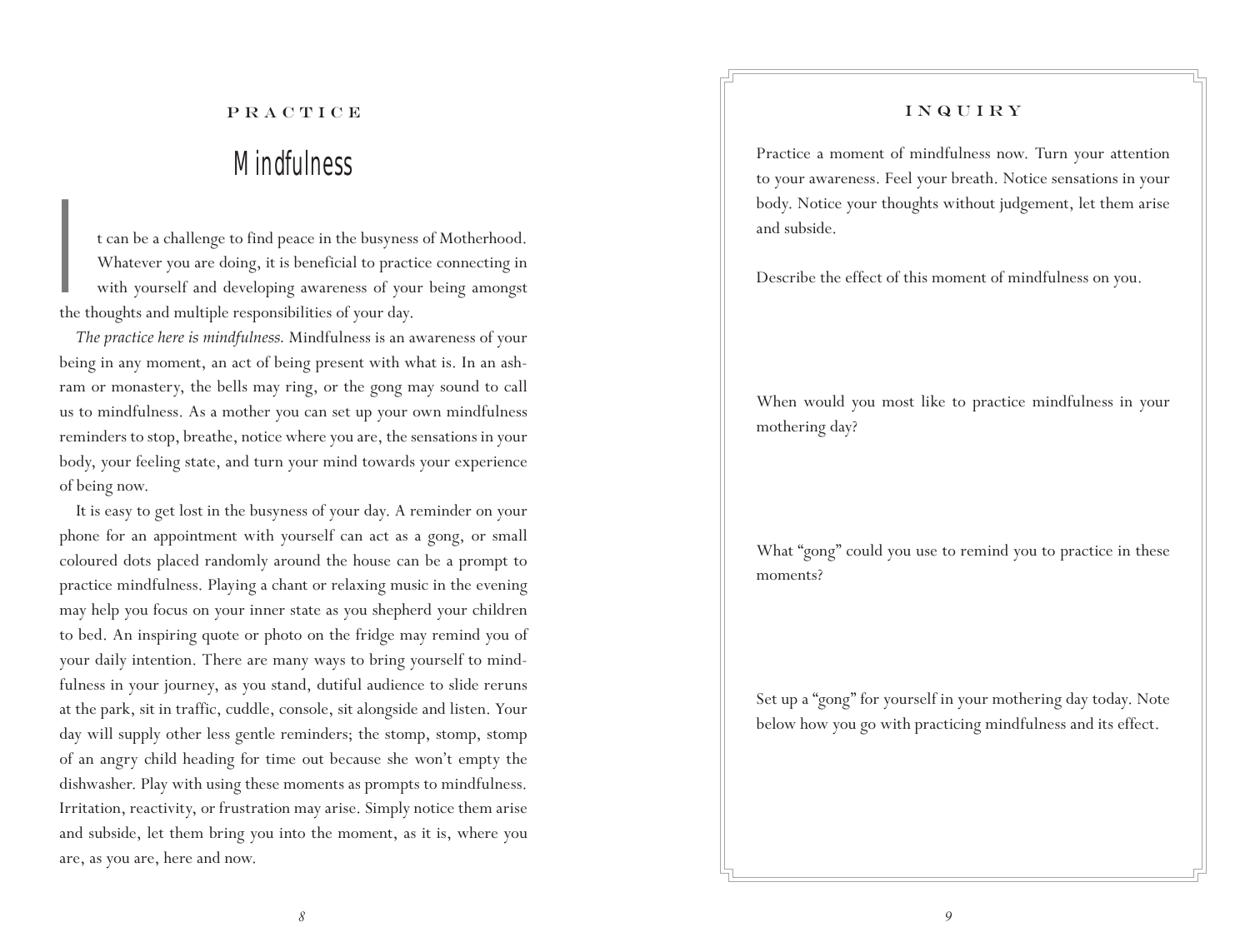## ADJUSTING EXPECTATIONS

*Mothering requires learning on the job. What do we expect of ourselves? We will mess up and plans will go sideways. What do we expect of ourselves then?* 

### Spilt Milk

## Smooth Plans and Bad Behaviour

If it was at all challenging managing my own life and behaviour, that was mere training for motherhood! Life with kids has been a festival of comic errors and horror stories. Kids throw a wrench in smooth plans all the tim f it was at all challenging managing my own life and behaviour, that was mere training for motherhood! Life with kids has been a festival of comic errors and horror stories. Kids throw a wrench house for that one event that matters, pick prize blooms from a sacred garden, melt down dramatically at their own birthday parties, especially when Mother-in-law attends.

I hope someone laughs when they read that last line because that just happened to me, so badly. My husband is away and his mother and sister have come to stay for our daughters 7th birthday. We slave over labour-intensive party food, plan, cook, clean and line up the events of the day. I wrangle the gaggle of eight-year-olds as we musical-chair, balloon-game and pin-the-tail-on-the-donkey. I work my ass off to give my wee girl the best birthday ever. But does she express appreciation? No. Does she behave? Well, yes, spectacularly! But not the way I want her to.

When her spur-of-the-moment call to the trampoline right on food time fails to draw a crowd of followers she totally derails. She tantrums to new heights and runs away screaming "This is the worst birthday party EVER!" It is the best demonstration of "ungrateful child" behaviour we could have supplied. It feels like my worst birthday party ever too.

Have I not brought her up to appreciate the efforts of others? What does it say about me that I cannot control her behaviour? I feel hurt, angry, embarrassed, fearful of judgement. How swiftly I jump to my child's actions being a reflection of my own worth.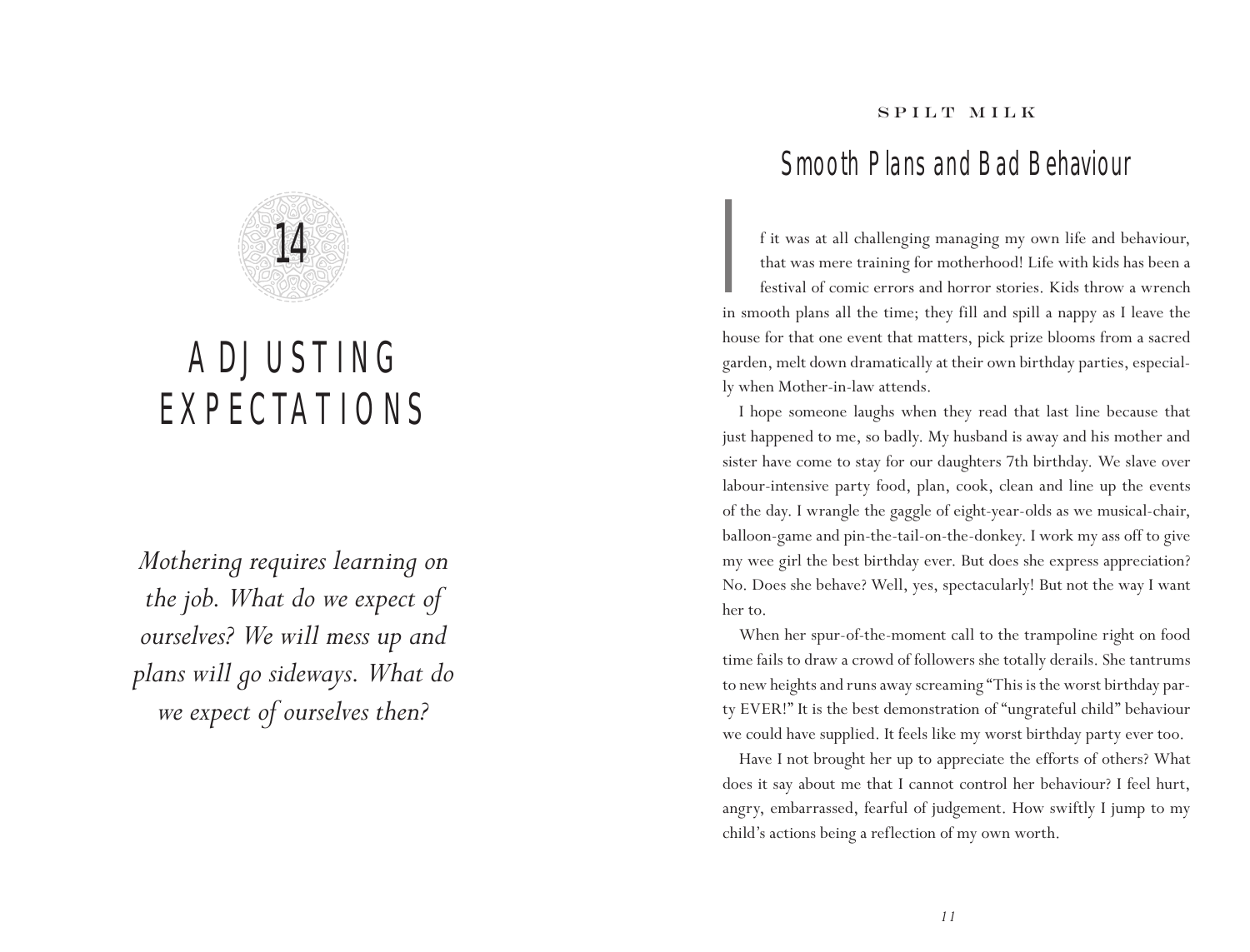## Adjusting expectations

mooth plans and mothering often don't go together. You may not meet every challenge as well as you wish. In fact, you definitely will not. Motherhood is a training in flexibility and detachment. As a mother you are respons not meet every challenge as well as you wish. In fact, you definitely will not. Motherhood is a training in flexibility and people places on time, fed, dressed, prepared for life. It just so happens life will not comply no matter how well you prepare. It's not just seven-year-olds who have a fantasy in their head of a what a successful party is, and who believe everyone should also have that picture and act accordingly, mothers do too!

You will get plenty of opportunities to practice accepting reality and letting go of trying to control life. It's not your fault that you cannot change the weather, or mind control others, so don't go there. Blame and shame will only suck you deeper into the swamp of delusion that it is up to you to keep everyone happy.

*The practice here is adjusting expectations.* Notice what is, accept that you are doing your best and cannot control the universe, then adjust your expectations to a more generous understanding. Expectations are tricky in the first place; they cut across the reality of what is unfolding.

Some realities here are: parties are high pressure events, real life does not comply with perfect pictures of what will happen, mothers' pictures often don't include an ungrateful child, seven-year-olds aren't renowned for seeing or appreciating the work that their mothers and others do making life happen well for them, that can hurt, you are all doing your best.

#### inquiry

What smooth plans have you had go sideways recently? What happened?

How did you respond?

What were your expectations?

What were the realities of the situation?

What understanding would you like to cultivate in such a moment?

What adjustment might you make to your expectations today?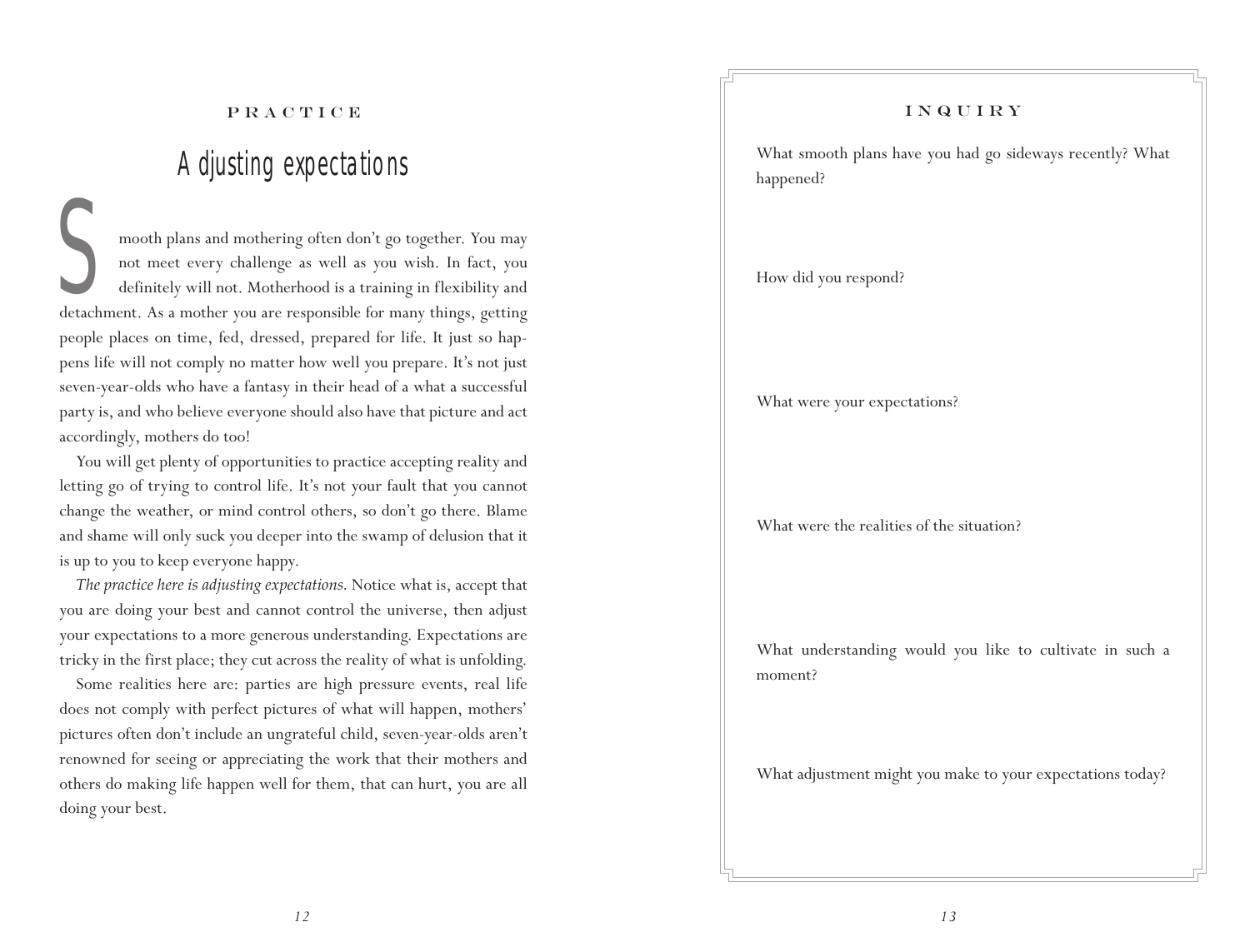## HAVING THE TIME OF YOUR LIFE WHILE YOU'RE HAVING IT

*How you respond to each situation, each moment, moves you toward or away from living your life as you want to. This is the moment you are living now. There is no other time, there is no better time.* 

## Spilt Milk

## I'm So Over This

t's not all hard yards, but perseverance is big in my life at the moment. I have many moments of wonderment; dancing with the girls, wonderment at their language, seeing their wonderment at the world, and being amazed at t t's not all hard yards, but perseverance is big in my life at the moment. I have many moments of wonderment; dancing with the girls, wonderment at their language, seeing their wonderment at it, there is a lack of time to reflect, a lack of time to stock-take, to progress, to feel and develop a sense of attainment. I find myself trying to get out of where I am, to get to the next place, the next task, the next conversation, the next room, the next time, trying to get time to do something else. I am not living the preciousness of each moment.

Early motherhood is a total immersion experience. I am climbed on at every moment, demanded of, picked at, fiddled with, dribbled on, tapped for attention, scratched, sucked and pulled. Someone always needs to be carried, cuddled, held or breastfed. I walk for back-aching weeks crouched like a gibbon, a human Zimmer-frame overhanging my on-the-cusp-of-walking toddler. At times it drives me crazy, I want to shout "leave me alone!" Looking back 10 years later I wonder at the irony of it: now I'm lucky if I get a cuddle without asking.

My 10-year-old still wants me to walk her to school. I have tried all sorts of tactics to encourage her to do it alone. Surely at 10 she should be doing this independently and happily like other kids? But she isn't. My brother-in-law says "Oh I miss it! Make the most of it! It'll pass. Walk her to school for as long as she wants." What a liberating approach, to just do it and love what it is while I can. So today I just do it and really enjoy it. I feel this time as a gift.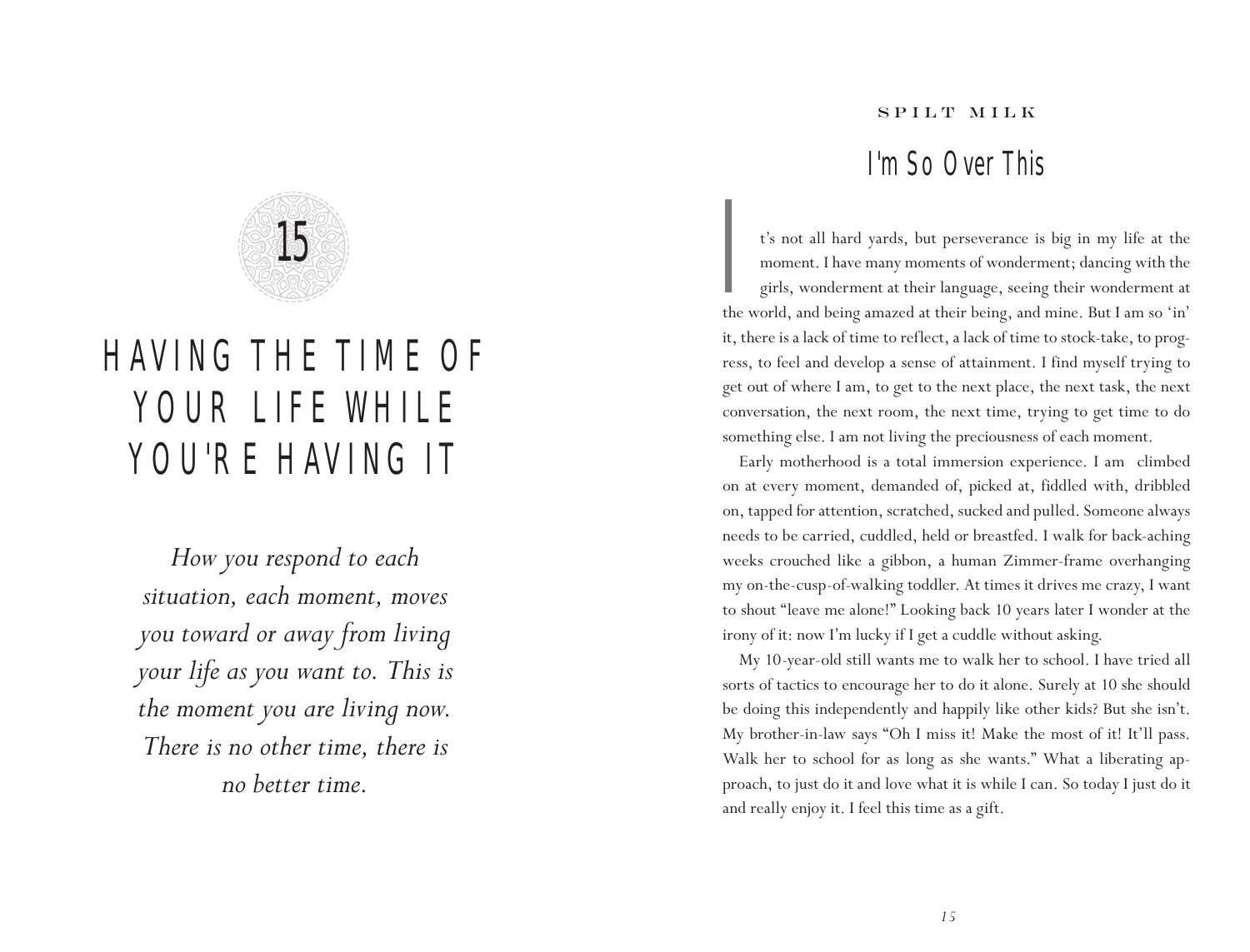## Having the time of your life while you're having it

In mother-time, the days can be long and the years short. Time measures differently from a working day or project cycle, there are no set hours, no crisp start and finish, no "motherhood - done", tick! The infant and toddl n mother-time, the days can be long and the years short. Time measures differently from a working day or project cycle, there are no set hours, no crisp start and finish, no "motherhood developments so incremental that it can be hard to see changes without time-lapse. When you can't feel change and the experience is total immersion day in, day out, it is hard to be mindful that things won't always be like this.

The saying "you don't know what you've got til it's gone" is testimony to the tendency to take the blessings of the moment for granted. If you find yourself wishing time away or looking forward to "the time when…" or "being on the other side of…" know that that time will come. This time will most definitely melt away, but look closely or you could miss it in the intensity. This is the only time to have the experience in front of you. This is the time of your life and you are in it now.

*The practice is having the time of your life, while you're having it.* This practice is an antidote to wishful thinking and regret, and a foothold for satisfaction. To celebrate the experience of where you are, is to embrace what may feel repetitive but know it to be a unique moment, to feel this cuddle, this walk, what is alive and new in this moment, this day. Yes, there will be challenges, but don't wish time away. This is the time of your life. The present is not to be tolerated, it is to be loved as it is, valued for what it is. There is joy and liberation in living the life you have, while you have it. Embrace the life you have. It will pass.

#### inquiry

What aspects of your life as a mother are you treasuring today?

What aspects of your life as a mother are you struggling with today?

How do you respond to these treasures and struggles?

If you consider having the time of your life while you are having it how might you respond differently to this?

What could assist you having the time of your life today?

What might prevent you having the time of your life today?

When you come across a moment of treasure or struggle in your day today, practice being exactly where you are in your life. Breathe, bring your awareness to this moment. It is enough. Note down what occurs when you practice having the time of your life.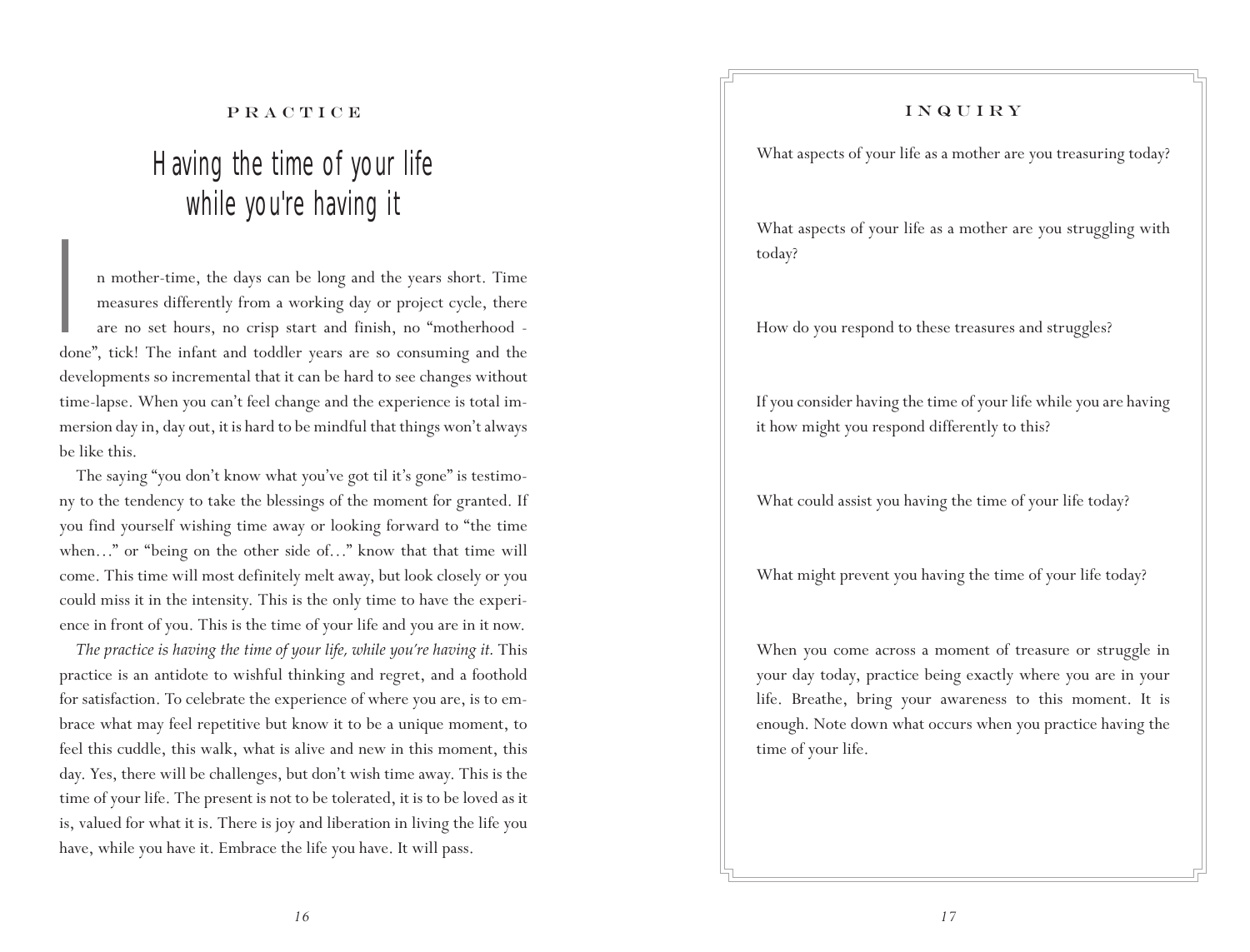## EMBRACING THE LIGHT AND THE DARK

*We have to journey through the light and the dark. There is no way around it.* 

## Spilt Milk

## Mad, bad and sad mothering moments

In a moment of frustration about cleaning the rabbit hutch, I snatch the scrubbing brush from my daughter. I burst and snatch. I do the thing I say not to. Immediately I feel bad. I feel childish. I don't feel equipped to n a moment of frustration about cleaning the rabbit hutch, I snatch the scrubbing brush from my daughter. I burst and snatch. I do the thing I say not to. Immediately I feel bad. I feel childish. I don't is not how I want to be as a mother. Perhaps I can get some value from this moment and use it to investigate and learn from. I sit and contemplate. I feel disturbed, ashamed, bad and guilty. Guilt is knowing I did wrong and feeling powerless to change it. Shame is embarrassment that others will see and judge me as my faults. I feel a dent in my heart.

So what happened? I said "No DVD until you've cleaned the rabbit hutch," but I didn't hold the line. I undermined my own boundary. Then I blamed her and deferred responsibility by nagging "I've been asking you to clean the rabbit hutch all morning . . . ". Then I felt powerless so I tried to reassert my authority by snatching. Being a mother is requiring me to practice being clearer. It is my job to be the adult, to set boundaries and stick to them.

What a piece of work it is to drop guilt and move forward! I don't want to be stuck here going over my failures and faults. I have to apply my will and learn what to do differently. This moment is a very clear example of how I undermine a boundary, blame someone else and then snap. I want to do better than this.

I rehearse a clearer script; "I've asked you to clean the rabbit hutch. If you haven't started in 5 mins there will be no DVD today. I will set the timer starting now." Now both of our jobs are clear, the consequence is clear, I know what line to hold.